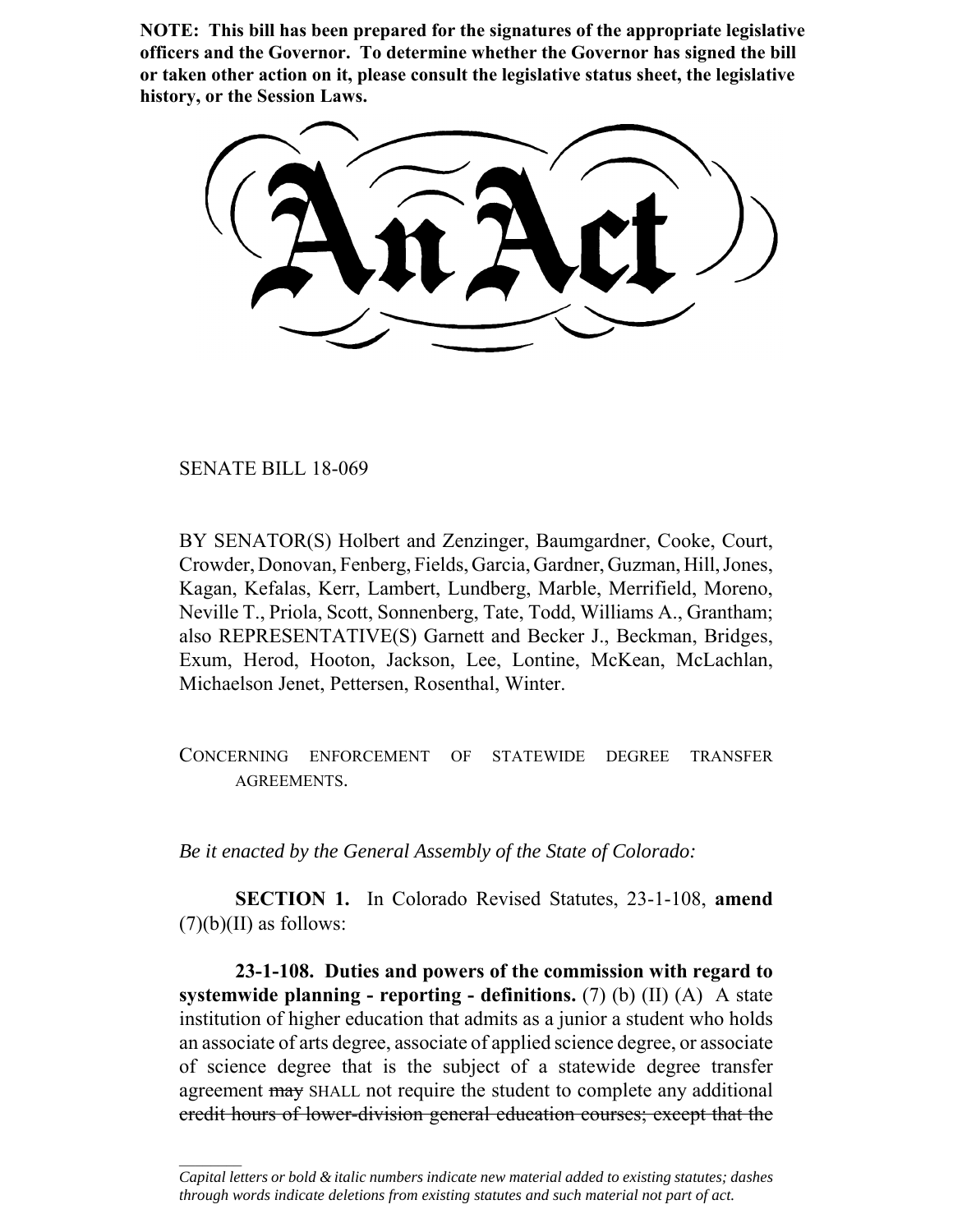institution may require the student to complete additional lower-division general education courses if necessary for preparation in the degree program in which the student enrolls so long as the additional courses are consistent with published degree program requirements for native students and do not extend the time to degree completion beyond that required for native students in the same degree program COURSES TO FULFILL GENERAL EDUCATION REQUIREMENTS. A STUDENT WHO TRANSFERS UNDER A STATEWIDE DEGREE TRANSFER AGREEMENT MAY BE REQUIRED TO COMPLETE LOWER-DIVISION COURSES THAT ARE PART OF THE MAJOR, BUT ARE NOT PART OF THE STATEWIDE DEGREE TRANSFER AGREEMENT, IF TAKING THE COURSES DOES NOT REQUIRE THE TRANSFER STUDENT TO TAKE MORE TOTAL CREDIT HOURS TO RECEIVE THE DEGREE THAN A NATIVE STUDENT AND DOES NOT EXTEND THE TOTAL TIME REQUIRED TO RECEIVE THE DEGREE BEYOND THAT REQUIRED FOR A NATIVE STUDENT. A STATE INSTITUTION OF HIGHER EDUCATION THAT REQUIRES A STUDENT WHO TRANSFERS UNDER A STATEWIDE DEGREE TRANSFER AGREEMENT TO TAKE ANY COURSES BEYOND THE COURSES AUTHORIZED PURSUANT TO THIS SUBSECTION (7)(b)(II) IS RESPONSIBLE FOR THE TOTAL COST OF TUITION, WITHOUT PARTICIPATION BY THE STUDENT IN THE COLLEGE OPPORTUNITY FUND PROGRAM PURSUANT TO PART 2 OF ARTICLE 18 OF THIS TITLE 23, FOR ANY CREDIT HOURS THAT EXCEED THE TOTAL CREDIT HOURS REQUIRED FOR A NATIVE STUDENT OR THAT EXTEND THE TOTAL TIME TO RECEIVE THE DEGREE BEYOND THAT REQUIRED FOR A NATIVE STUDENT. All credit hours of acceptable course work completed by a student who holds an associate of applied science degree that is the subject of a statewide degree transfer agreement and who transfers from the state institution of higher education that awarded the associate degree to a state four-year institution of higher education shall be applicable only to a bachelor of applied science degree program, except for courses that are subject to transfer pursuant to other transfer agreements.

(B) NOTHING IN SUBSECTION (7)(b)(II)(A) OF THIS SECTION ALTERS, AMENDS, CREATES, OR IMPOSES NEW REQUIREMENTS FOR STATEWIDE DEGREE TRANSFER AGREEMENTS IN EFFECT PRIOR TO THE EFFECTIVE DATE OF THIS SUBSECTION  $(7)(b)(II)$ , AS AMENDED.

**SECTION 2. Act subject to petition - effective date.** This act takes effect at 12:01 a.m. on the day following the expiration of the ninety-day period after final adjournment of the general assembly (August 8, 2018, if adjournment sine die is on May 9, 2018); except that, if a referendum petition is filed pursuant to section 1 (3) of article V of the state

## PAGE 2-SENATE BILL 18-069